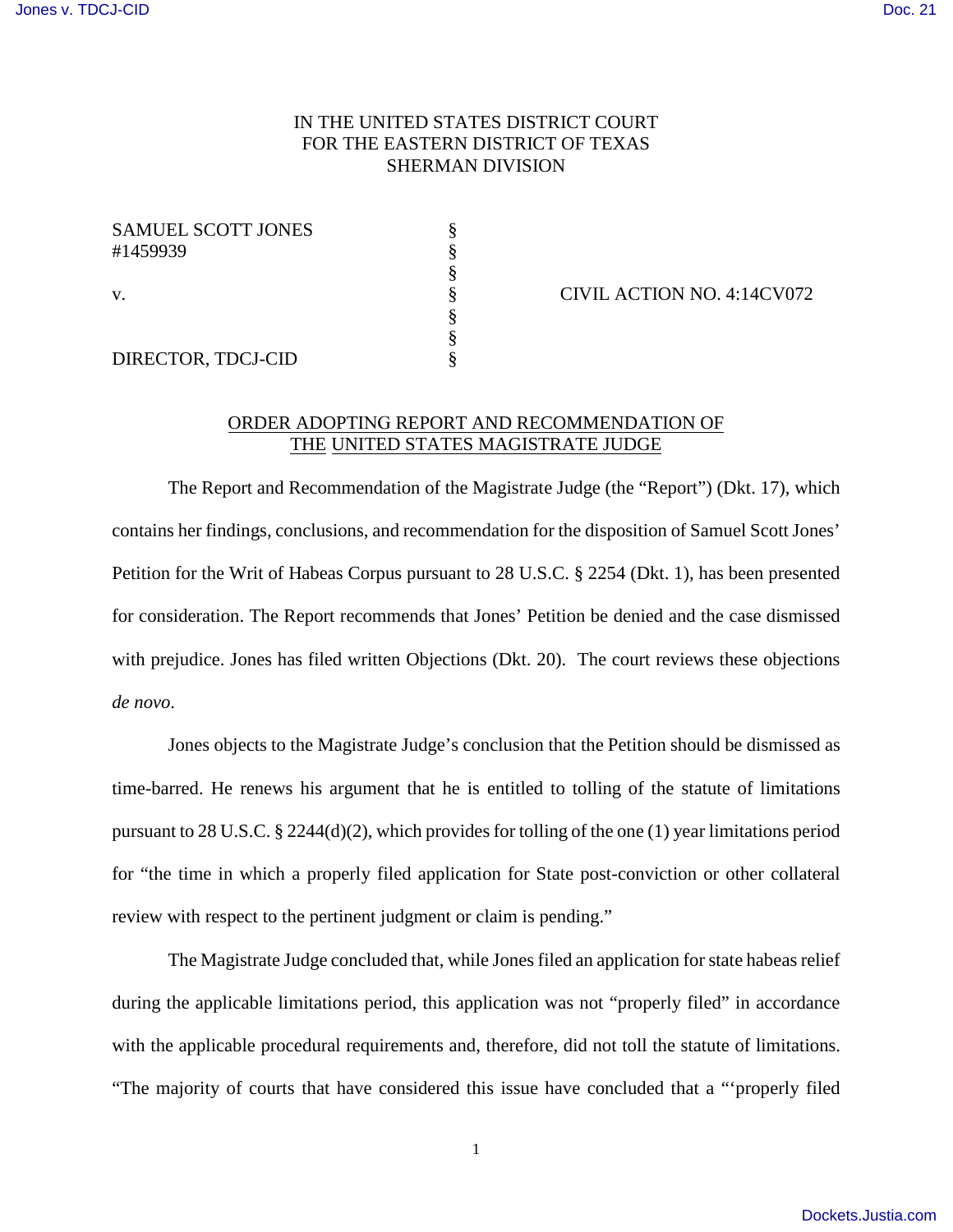application' is one submitted according to the state's procedural requirements, such as the rules governing notice and the time and place of filing." *Villegas v. Johnson*, 184 F.3d 467, 469 (5th Cir. 1999) (quoting *Lovasz v. Vaughn,* 134 F.3d 146, 148 (3d Cir.1998)). The Fifth Circuit has expressly held, "a 'properly filed application' for  $\S$  2244(d)(2) purposes is one that conforms with a state's applicable procedural filing requirements." *Id.* at 470. "Procedural filing requirements" means "those prerequisites that must be satisfied before a state court will allow a petition to be filed and accorded some level of judicial review." *Id.* at 470 n. 2.

Jones' state habeas application was governed by Texas Rule of Appellate Procedure 73.1, which set forth procedural filing requirements that must be complied with for a state writ application to be "properly filed" within the meaning of  $\S 2244(d)(2)$ . The Texas Court of Criminal Appeals ("CCA") dismissed Jones' state writ application for noncompliance with Rule 73.1(a)'s requirement that applicants submit each claimed point of error as a separate ground for relief on the required form. Jones argues the CCA's action was unreasonable. However, it is plain from the record that he failed to comply with the requirement. His state writ application asserts three (3) distinct points of error in the space provided for "Ground One": (1) a claim for denial of counsel during the thirty (30) day period for filing a motion for new trial; (2) six alleged instances of ineffective assistance of counsel; and (3) a claim that the trial court abused its discretion when it refused to grant a motion for continuance. Dkt. 14-35 at 11-22.

Jones contends he was required to list "facially plausible claims that could have been presented in a motion for new trial" in order to substantiate his claim for denial of counsel during the period for filing a motion for new trial. *Id.* at 4. He cites *Cooks v. State*, 240 S.W.3d 906 (Tex. Crim. App. 2007), in support of this proposition. And he claims the second and third points of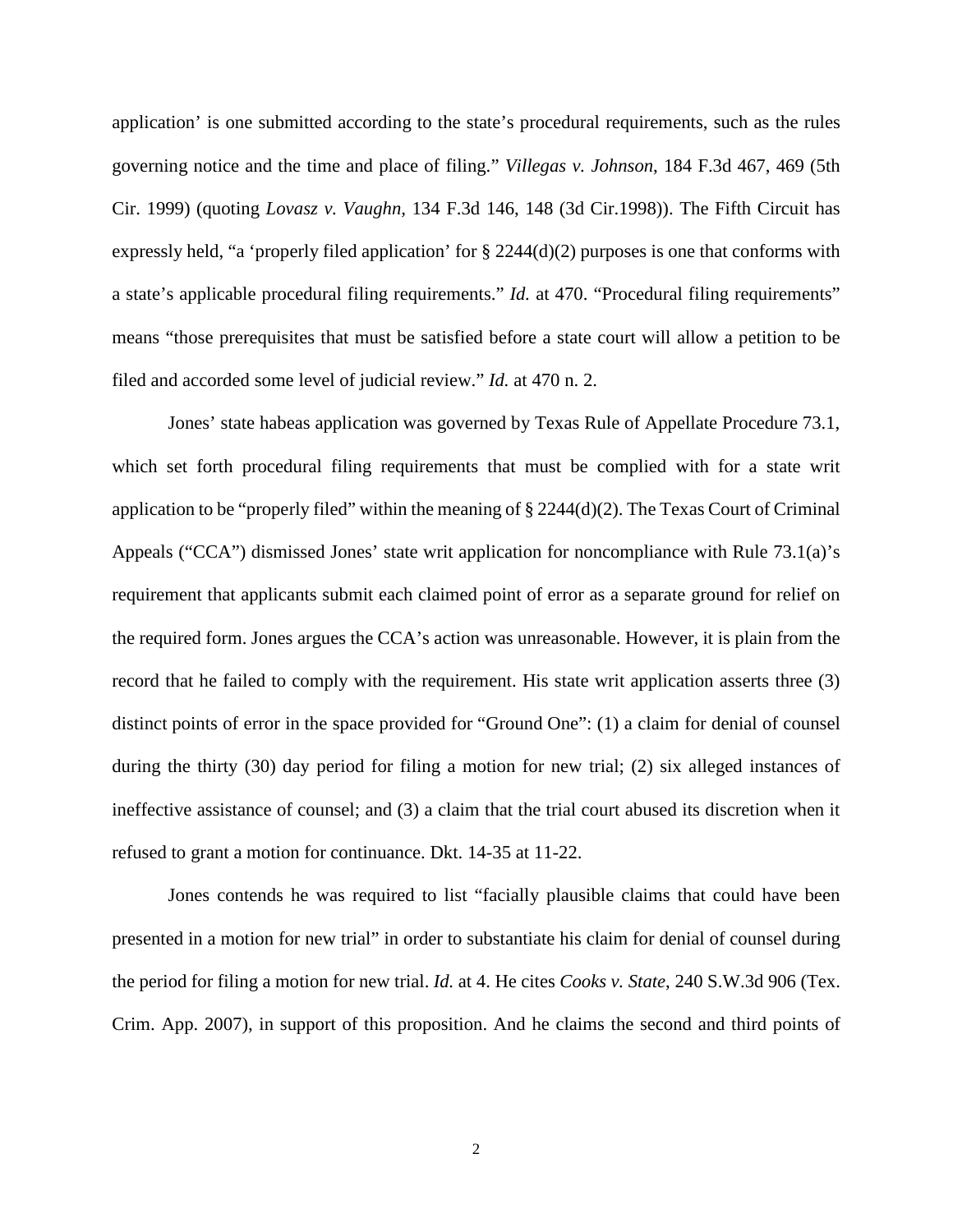error listed in his state writ application are not separate grounds for relief, but rather facially plausible claims that could have been asserted in a motion for new trial.

However, Jones' reliance on *Cooks* is misguided. In *Cooks,* the court addressed whether the thirty (30) day period for filing a motion for new trial under Texas law was a critical stage of the proceedings, such that defendants had a constitutional right to counsel during that period. The case also addressed whether the denial of counsel during the period for filing a motion for new trial was subject to a harmless error standard. *Cooks* had no bearing on the form of pleading or any other procedural filing requirement governing state habeas applications in Texas.

On *de novo* review of the record, the court agrees with the Magistrate Judge's conclusion that "'Ground One' of Petitioner's state writ application asked the CCA to resolve claims arising from alleged conduct by different parties that occurred at different times and implicated different constitutional protections;" accordingly, "the CCA was justified in concluding that Petitioner had raised multiple points of error in 'Ground One' of his state writ application in violation of TEX. R. APP. P. 73.1(a)." Dkt. 17 at 6. The court further agrees with the Magistrate Judge's conclusion that Jones' state habeas application was not properly filed. Jones' objection to this conclusion lacks merit.

Jones also objects to the Magistrate Judge's conclusion that a certificate of appealability should not issue in this case. He argues, in conclusory fashion, that since his claims implicate rights under the Sixth and Fourteenth Amendments, reasonable jurists would debate the propriety of the district court's denial of his Petition on procedural, rather than substantive grounds. Federal courts do not "'consider a habeas petitioner's bald assertions on a critical issue in his *pro se* petition . . . mere conclusory allegations do not raise a constitutional issue in a habeas proceeding.'" *Smallwood v. Johnson,* 73 F.3d 1343, 1351 (5th Cir. 1996) (quoting *Ross v. Estelle,* 694 F.2d 1008,